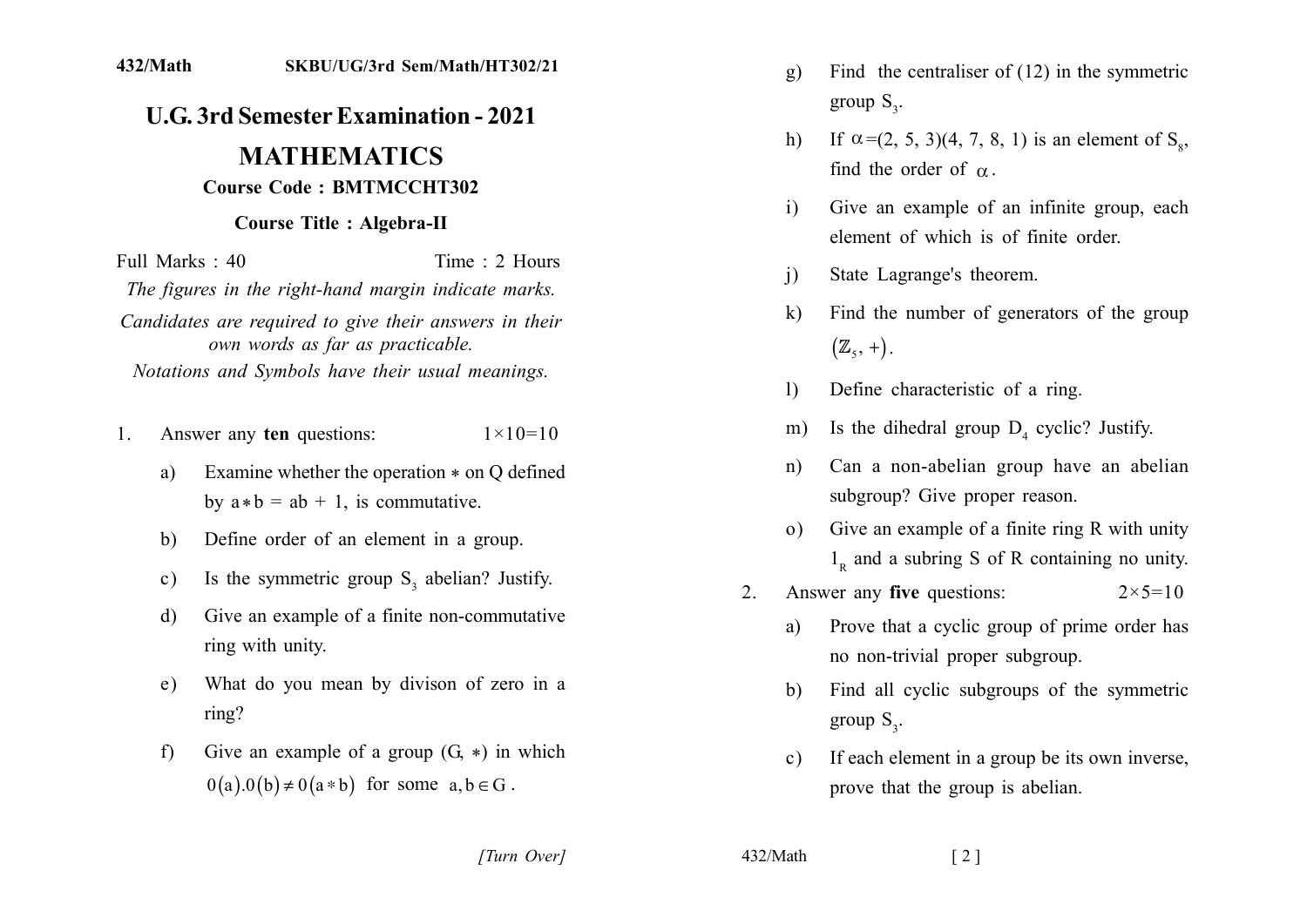- Write down all symmetries of a square. d)
- In the symmetric group  $S_3$ , find two subgroups e) H and K such that  $H \cup K$  is not a subgroup of  $S_{3}$ .
- If G be an abelian group, show that the subset  $f$  $H = \{a \in G \mid a = a^{-1}\}\$ forms a subgroup of G.

g) Is the set 
$$
S = \begin{cases} \begin{pmatrix} a & b \\ c & d \end{pmatrix} \in M_2(\mathbb{R}) : a+c=b+d \end{cases}
$$
 a

subring of the ring  $M_2(\mathbb{R})$  of all  $2\times 2$  real matrices? Justify your answer.

- If R be a ring with unity having no divisor of  $h)$ zero, prove that 0 and 1 are the only idempotents in R.
- Answer any two questions:  $3<sub>1</sub>$  $5 \times 2 = 10$ 
	- Prove that a group G is abelian if and a)  $(i)$ only if  $(ab)^{-1} = a^{-1}b^{-1}$ , for all  $a, b \in G$ .
		- Find all elements of order 5 in the group  $\rm ii)$  $(\mathbb{Z}_{30}, +)$ .  $3 + 2$
	- $b)$  $\mathbf{i}$ Prove that the characteristic of an integral domain is either zero or a prime number.

 $\begin{bmatrix} 3 \end{bmatrix}$ 

Let a be a fixed element in a ring R.  $ii)$ 

Define  $c(a) = \{x \in R : xa = ax\}$ . Prove that  $c(a)$  is a subring of R.  $3+2=5$ 

- Prove that a finite integral domain is a field.  $\mathbf{c}$ ) Give an example of an infinite integral domain which is not a field.  $4 + 1$
- Answer any one question:  $10 \times 1 = 10$  $\overline{4}$ .
	- Let a be an element of a group G. Prove a)  $\ddot{1}$ that  $o(a) = o(a^{-1})$ .
		- Let H and K be subgroups of a group  $G$ .  $\mathbf{ii}$ Prove that HK is a subgroup if and only  $if$  HK=KH
		- If G be an abelian group of order 10  $\overline{111}$ containing an element of order 5, show that G is cyclic.  $3+5+2$
	- Prove that every subgroup of a cyclic  $h)$  $\mathbf{i}$ group is cyclic.
		- Let  $G=\langle a \rangle$  be a cyclic group of order  $\overline{11}$ 12 and H= $\leq a^4$ > be a subgroup of G. Show that the distinct left cosets H in G are H, aH,  $a^2H$  and  $a^3H$ .
		- Show that every proper subgroup of a  $\overline{111}$ group of order 6 is cyclic.  $5 + 3 + 2$

432/Math